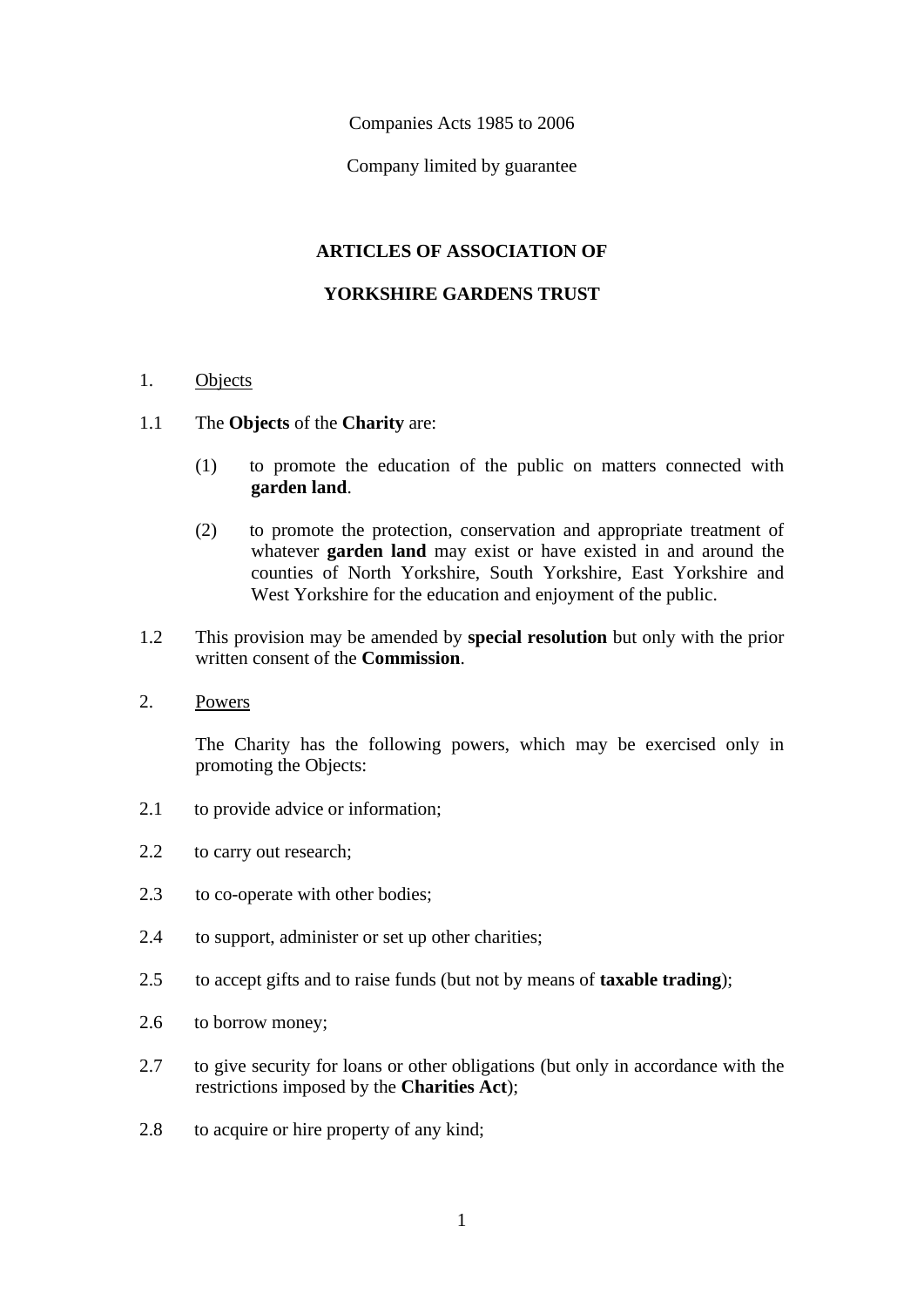- 2.9 to let or dispose of property of any kind (but only in accordance with the restrictions imposed by the Charities Act);
- 2.10 to set aside funds for special purposes or as reserves against future expenditure;
- 2.11 to deposit or invest its funds in any manner (but to invest only after obtaining such advice from a **financial expert** as the **Trustees** consider necessary and having regard to the suitability of investments and the need for diversification);
- 2.12 to delegate the management of investments to a financial expert, but only on terms that:
	- (1) the investment policy is set down **in writing** for the financial expert by the Trustees;
	- (2) timely reports of all transactions are provided to the Trustees;
	- (3) the performance of the investments is reviewed regularly with the Trustees;
	- (4) the Trustees are entitled to cancel the delegation arrangement at any time;
	- (5) the investment policy and the delegation arrangement are reviewed at least once a year;
	- (6) all payments due to the financial expert are on a scale or at a level which is agreed in advance and are notified promptly to the Trustees on receipt; and
	- (7) the financial expert must not do anything outside the powers of the Charity;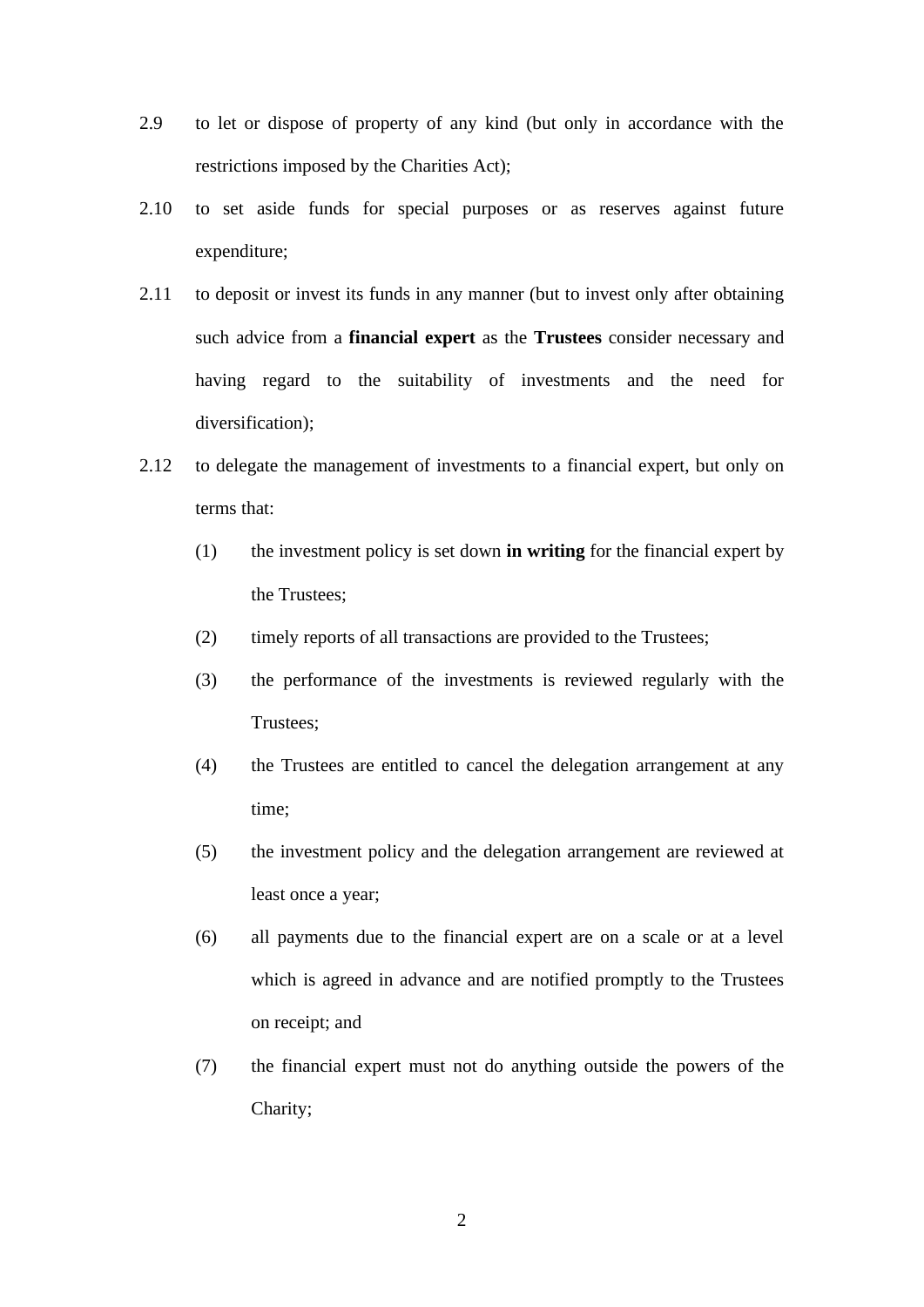- 2.13 to arrange for investments or other property of the Charity to be held in the name of a **nominee company** acting under the direction of the Trustees or controlled by a financial expert acting under their instructions, and to pay any reasonable fee required;
- 2.14 to deposit documents and physical assets with any company registered or having a place of business in England or Wales as **custodian**, and to pay any reasonable fee required;
- 2.15 to insure the property of the Charity against any foreseeable risk and take out other insurance policies to protect the Charity when required;
- 2.16 subject to **Article** 6.3, to employ paid or unpaid agents, staff or advisers;
- 2.17 to enter into contracts to provide services to or on behalf of other bodies;
- 2.18 to establish or acquire subsidiary companies;
- 2.19 to do anything else within the law which promotes or helps to promote the Objects.
- 3. The Trustees
- 3.1 The Trustees as **charity trustees** have control of the Charity and its property and funds.
- 3.2 Trustees are elected by the Members or co-opted by the Trustees.
- 3.3 The Trustees when complete consist of at least five and not more than twelve individuals aged 18 or over, all of whom must support the Objects. If the number of Trustees falls below five, the remaining Trustees may act to appoint further Members and/or Trustees as required, circulate a written resolution to the Members and/or call a general meeting.
- 3.4 A Trustee may not act as a Trustee unless he/she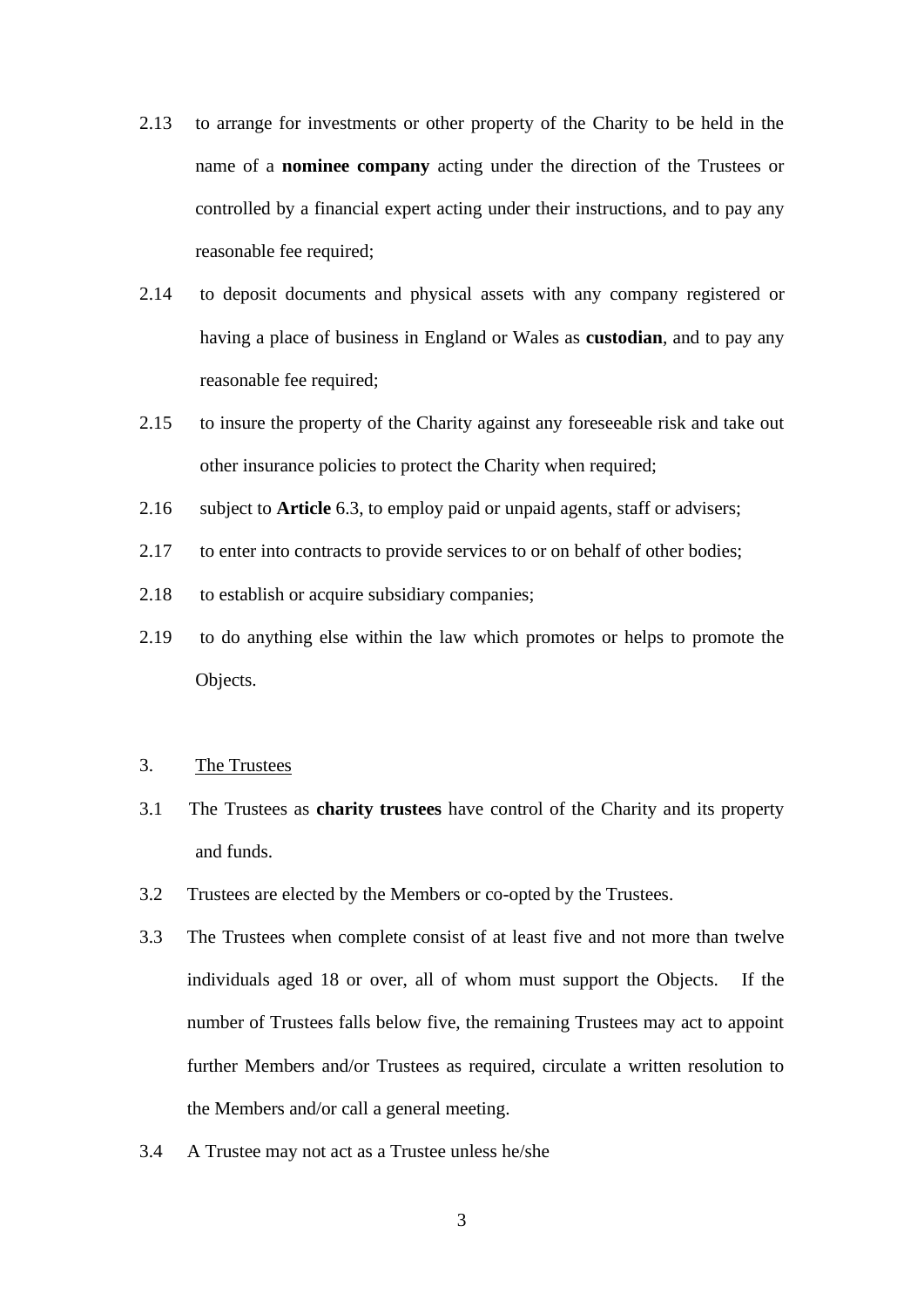- (1) is a Member; and
- (2) has agreed to act as a charity trustee of the Charity.
- 3.5 One third (or the number nearest one third) of the Trustees must retire at each AGM, those longest in office retiring first and the choice between any of equal service being made by drawing lots.
- 3.6 A retiring Trustee who is eligible under Article 3.3 may be reappointed.
- 3.7 A Trustee's term of office automatically terminates if he/she:
	- (1) is disqualified under the Charities Act from acting as a charity trustee;
	- (2) is incapable, whether mentally or physically, of managing his/her own affairs;
	- (3) is asked in writing by a majority of the other Trustees to resign;
	- (4) resigns by one month's written notice to the Trustees (but only if at least three Trustees will remain in office); or
	- (6) is removed by the Members at a general meeting under the Companies Act.
- 3.8 The Trustees may at any time co-opt any individual who is eligible under Article 3.3 as a Trustee to fill a vacancy in their number or (subject to the maximum number permitted by Article 3.3) as an additional Trustee, but a coopted Trustee holds office only until the next AGM.
- 3.9 A technical defect in the appointment of a Trustee of which the Trustees are unaware at the time does not invalidate decisions taken at a meeting.

# 4. Trustees' proceedings

- 4.1 The Trustees must hold at least two meetings each year.
- 4.2 A quorum at a meeting of the Trustees is three Trustees.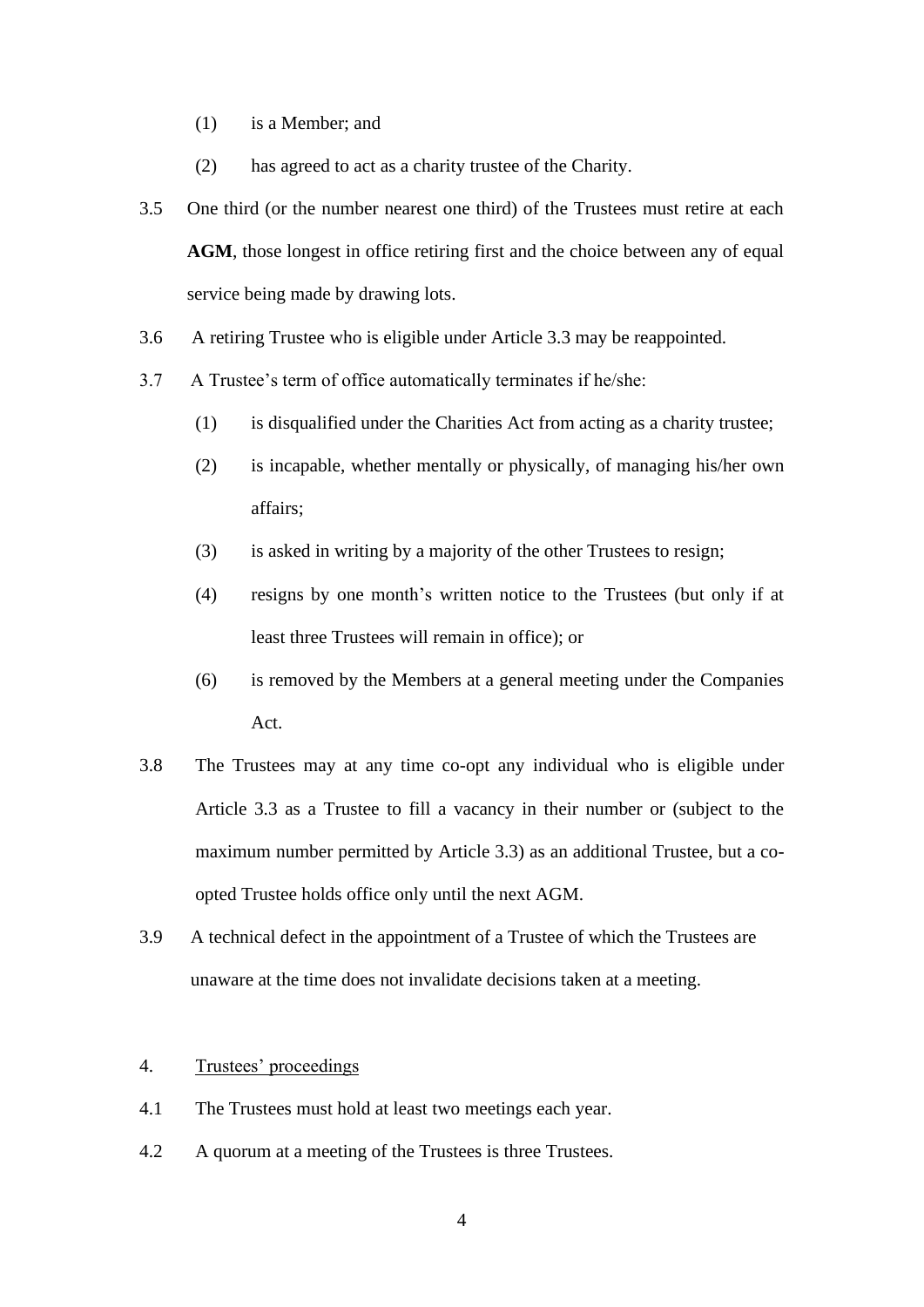- 4.3 A meeting of the Trustees may be held either in person or by suitable **electronic means** agreed by the Trustees in which all participants may communicate with all the other participants.
- 4.4 The **Chairman** or (if the Chairman is unable or unwilling to do so) some other Trustee chosen by the Trustees present presides at each meeting.
- 4.5 Any issue may be determined by a simple majority of the votes cast at a meeting, but a resolution **in writing** agreed by all the Trustees (other than any Conflicted Trustee who has not been authorised to vote) is as valid as a resolution passed at a meeting. For this purpose the resolution may be contained in more than one document.
- 4.6 Every Trustee has one vote on each issue but, in case of equality of votes, the chairman of the meeting has a second or casting vote.
- 4.7 A procedural defect of which the Trustees are unaware at the time does not invalidate decisions taken at a meeting.

## 5. Trustees' powers

The Trustees have the following powers in the administration of the Charity in their capacity as Trustees:

- 5.1 To appoint (and remove) any person (who may be a Trustee) to act as **Secretary** in accordance with the **Companies Act**.
- 5.2 To appoint a Chairman, a Treasurer and other honorary officers from among their number.
- 5.3 To delegate any of their functions to committees consisting of two or more individuals appointed by them. At least one member of every committee must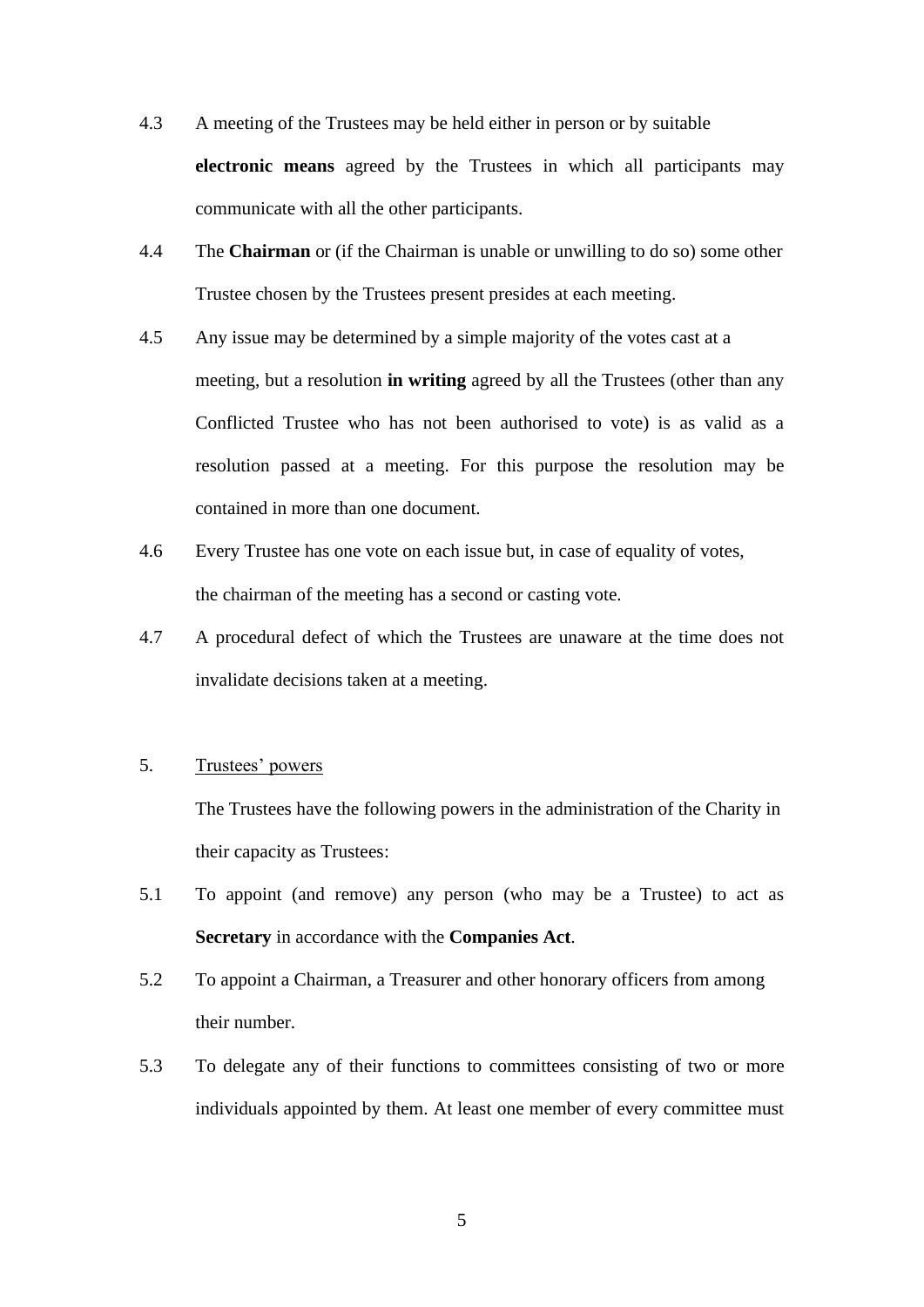be a Trustee and all proceedings of committees must be reported promptly to the Trustees.

- 5.4 To make standing orders consistent with the Articles and the Companies Act to govern proceedings at general meetings.
- 5.5 To make rules consistent with the Articles and the Companies Act to govern their proceedings and proceedings of committees.
- 5.6 To make regulations consistent with the Articles and the Companies Act to govern the administration of the Charity and the use of its seal (if any).
- 5.7 To establish procedures to assist the resolution of disputes or differences within the Charity.
- 5.8 To exercise any powers of the Charity which are not reserved to the Members.

## 6. Benefits and Conflicts

- 6.1 The property and funds of the Charity must be used only for promoting the Objects and do not belong to the Members but:
	- (1) Members who are not Trustees or **Connected Persons** may be employed by or enter into contracts with the Charity and receive reasonable payment for goods or services supplied; and,

Subject to compliance with Article 6.4:

- (2) Members, Trustees and Connected Persons may be paid interest at a reasonable rate on money lent to the Charity;
- (3) Members, Trustees and Connected Persons may be paid a reasonable rent or hiring fee for property let or hired to the Charity; and
- (4) Members, Trustees and Connected Persons may receive charitable benefits on the same terms as any other beneficiary.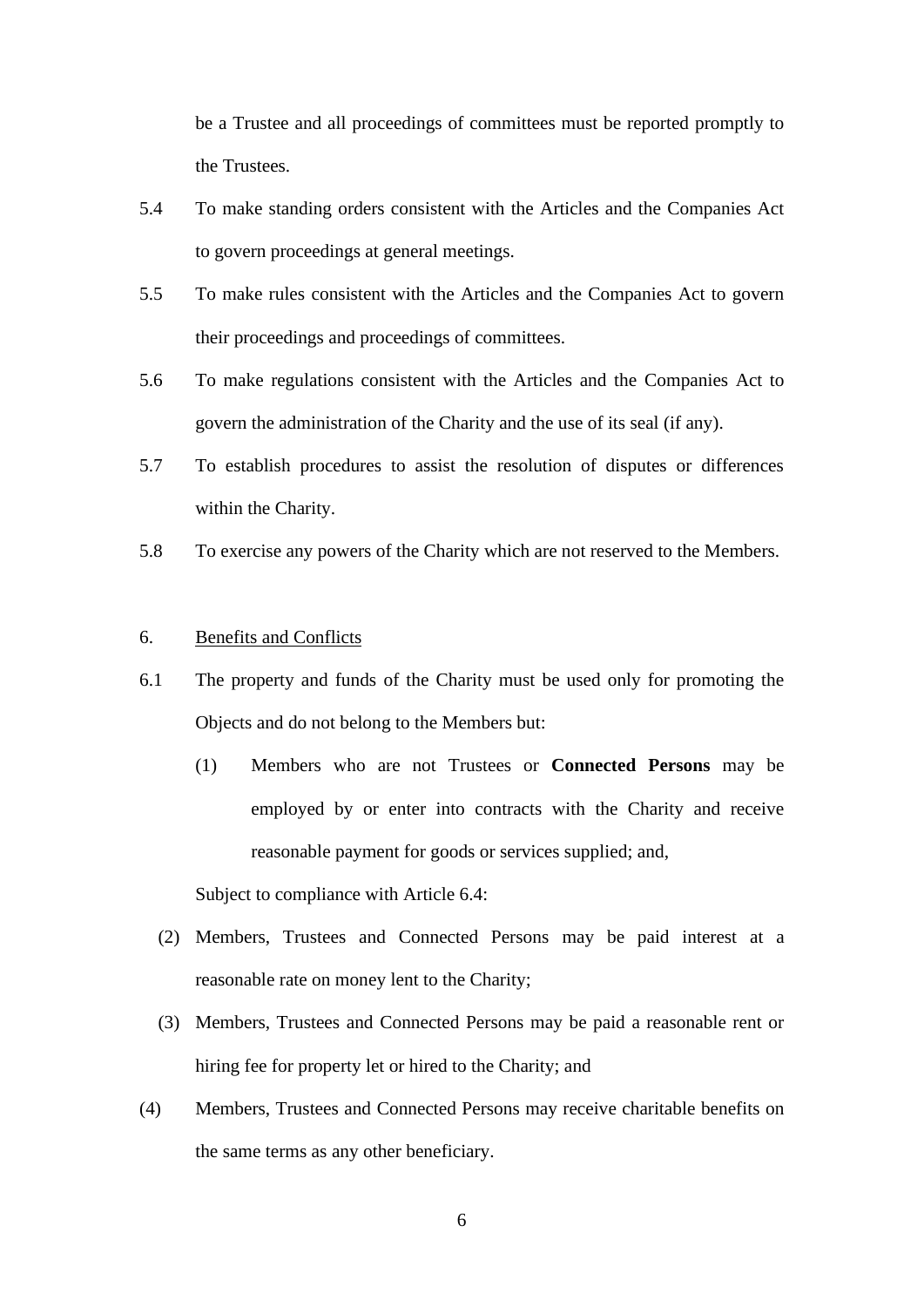- 6.2 A Trustee must not receive any payment of money or other **material benefit** (whether directly or indirectly) from the Charity except:
	- (1) as mentioned in Articles 6.1 or 6.3;
	- (2) reimbursement of reasonable out-of-pocket expenses (including hotel and travel costs) actually incurred in running the Charity;
	- (3) the benefit of **indemnity insurance** as permitted by the Charities Act;
	- (4) an indemnity in respect of any liabilities properly incurred in running the Charity (including the costs of a successful defence to criminal proceedings);
	- (5) payment to any company in which a Trustee or Connected Person has a no more than 1 per cent shareholding;
	- (6) in exceptional cases, other payments or benefits (but only with the written consent of the Commission in advance and where required by the Companies Act the approval or affirmation of the Members).
- 6.3 No Trustee or Connected Person may be employed by the Charity except in accordance with Article 6.2(6), but any Trustee or Connected Person may enter into a contract with the Charity to supply goods and/or services in return for a payment or other material benefit but only if:
	- (1) the goods and/or services are actually required by the Charity, and the Trustees decide that it is in the best interests of the Charity to enter into such a contract;
	- (2) the nature and level of the remuneration is no more than is reasonable in relation to the value of the goods and/or services and is set in accordance with the procedure in Article 6.4; and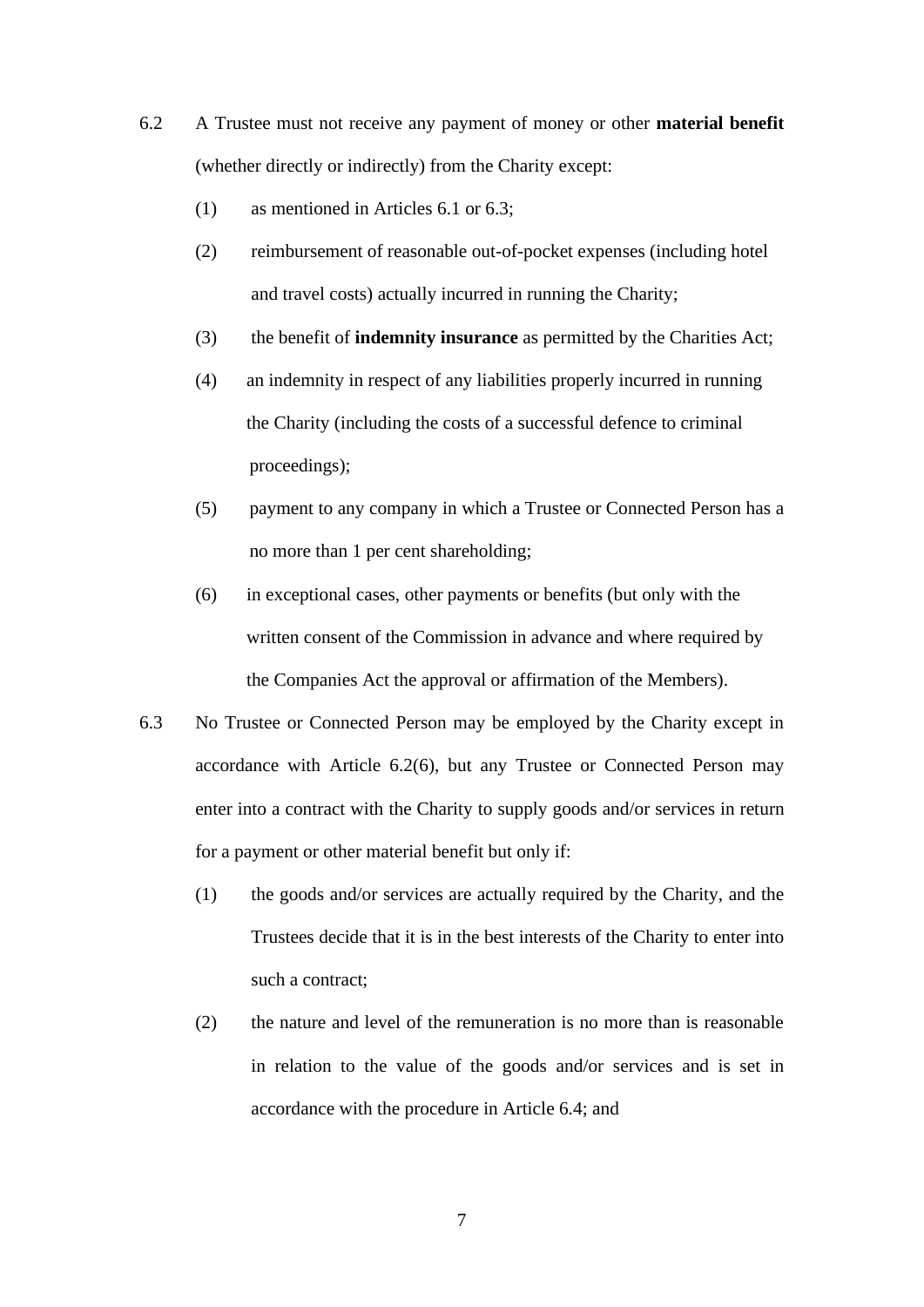- (3) no more than half of the Trustees are subject to such a contract in any financial year.
- 6.4 Subject to Clause 6.5, any Trustee who becomes a **Conflicted Trustee** in relation to any matter must:
	- (1) declare the nature and extent of his or her interest before discussion begins on the matter;
	- (2) withdraw from the meeting for that item after providing any information requested by the Trustees;
	- (3) not be counted in the quorum for that part of the meeting; and
	- (4) be absent during the vote and have no vote on the matter.
- 6.5 When any Trustee is a Conflicted Trustee, the Trustees who are not Conflicted Trustees, if they form a quorum without counting the Conflicted Trustee and are satisfied that it is in the best interests of the Charity to do so, may by resolution passed in the absence of the Conflicted Trustee authorise the Conflicted Trustee, notwithstanding any conflict of interest or duty which has arisen or may arise for the Conflicted Trustee, to:
	- (1) continue to participate in discussions leading to the making of a decision and/or to vote, or
	- (2) disclose to a third party information confidential to the Charity, or
	- (3) take any other action not otherwise authorised which does not involve the receipt by the Conflicted Trustee or a Connected Person of any payment or material benefit from the Charity or
	- (4) refrain from taking any step required to remove the conflict.
- 6.6 This provision may be amended by special resolution but, where the result would be to permit any material benefit to a Trustee or Connected Person,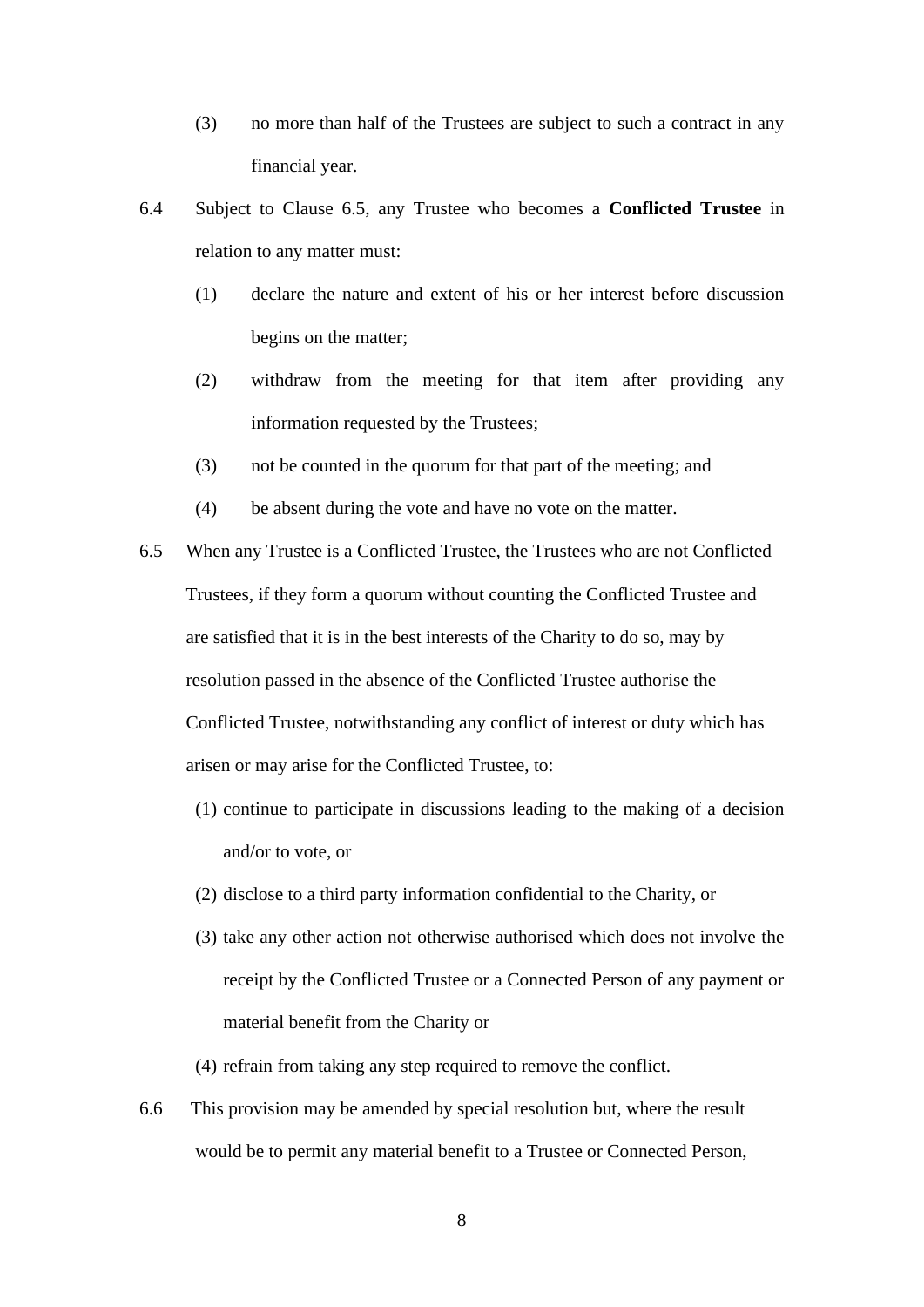only with the prior written consent of the Commission.

### 7. Records and Accounts

- 7.1 The Trustees must comply with the requirements of the Companies Act and of the Charities Act as to keeping records, the audit or independent examination of accounts and the preparation and transmission to the Registrar of Companies and the Commission of information required by law including:
	- (1) annual returns;
	- (2) annual reports; and
	- (3) annual statements of account.
- 7.2 The Trustees must also keep records of:
	- (1) all proceedings at meetings of the Trustees;
	- (2) all resolutions in writing;
	- (3) all reports of committees; and
	- (4) all professional advice obtained.
- 7.3 Accounting records relating to the Charity must be made available for inspection by any Trustee at any time during normal office hours and may be made available for inspection by Members who are not Trustees if the Trustees so decide.
- 7.4 A copy of the Charity's **constitution** and latest available statement of account must be supplied on request to any Trustee. Copies of the latest accounts must also be supplied in accordance with the Charities Act to any other person who makes a written request and pays the Charity's reasonable costs.
- 8. Membership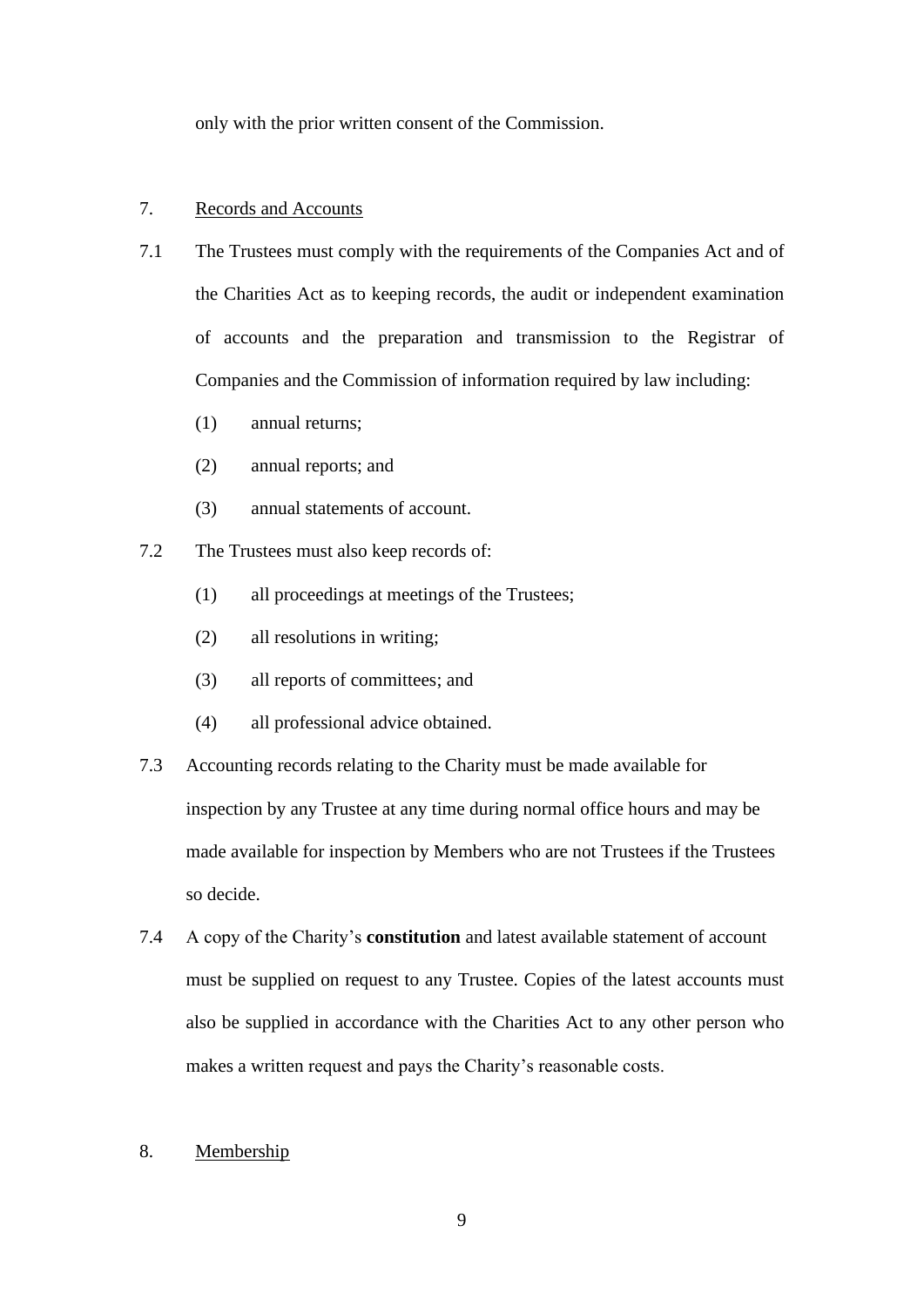- 8.1 The Charity must maintain a register of Members.
- 8.2 **Membership** is open to any person interested in furthering the Objects and approved by the Trustees*.*
- 8.3 The form and the procedure for applying for Membership is to be prescribed by the Trustees.
- 8.4 Membership is not transferable.
- 8.5 The Trustees may:

(1) establish different classes of Members and recognise one or more classes of supporters who are not Members (but who may nevertheless be termed 'members') and set out their respective rights and obligations; and

(2) confer on any member (with their consent) the honorary title of President, Vice-President or Patron. They will not be Trustees but may (at the invitation of the Trustees) attend meetings of the Trustees without any right to vote.

- 8.6 Membership is automatically terminated if the Member concerned:
	- (1) gives written notice of resignation to the Charity;
	- (2) dies, or in the case of an organisation ceases to exist;

(3) is more than six months in arrears in paying the relevant subscription, if any (but in such case the Trustees may resolve to reinstate the Member on payment of the amount due); or

(4) is removed from Membership by resolution of the Trustees on the ground that in their reasonable opinion the Member's continued Membership is harmful to the Charity. The Trustees may only pass such a resolution after notifying the Member in writing and considering the matter in the light of any written representations which the Member concerned puts forward within 14 clear days after receiving notice.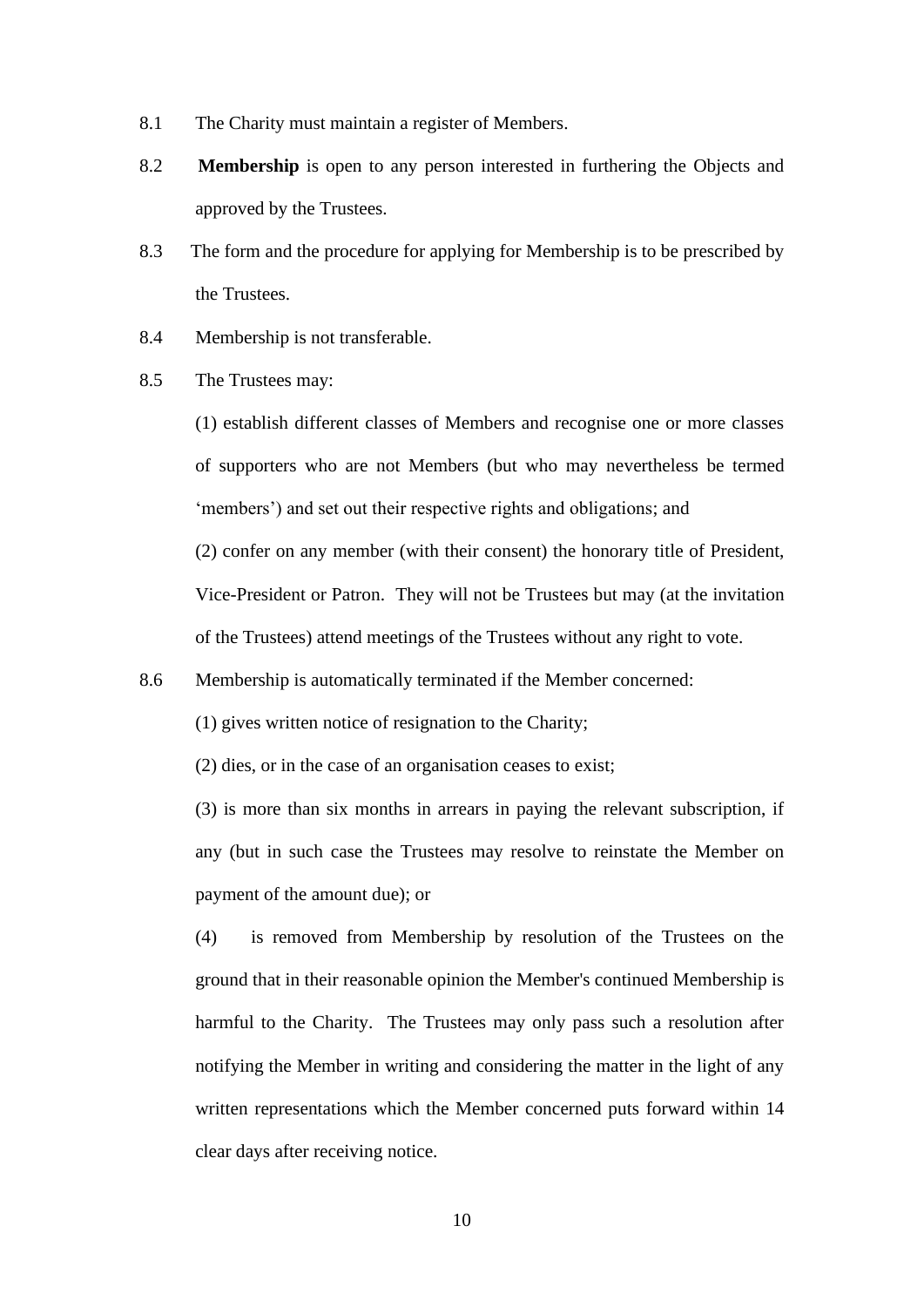#### 9. General Meetings

- 9.1 Members are entitled to attend general meetings in person or by proxy (but only if the appointment of a proxy is in writing and notified to the Charity before the commencement of the meeting).
- 9.2 General meetings are called on at least 14 and not more than 28 **clear days'** written notice indicating the business to be discussed and (if a special resolution is to be proposed) setting out the terms of the proposed special resolution.
- 9.3 There is a quorum at a general meeting if the number of Members present in person or by proxy is five Members. If a quorum of Members is not present within half an hour from the time appointed for the meeting, the meeting shall: (1) (if convened upon the requisition of the Members) be dissolved:

(2) (if not convened upon the requisition of the Members) stand adjourned to the same day in the next week at the same time and place, and the Members present at the adjourned meeting shall be deemed to be a quorum and may carry out all business which a full quorum might have done.

- 9.4 The chairman at a general meeting is the Chairman of the Trustees. If the Chairman is not present within fifteen minutes after the appointed start time, the Members present in person or by proxy may elect as chairman of the general meeting:
	- (1) one of the other Trustees, or
	- (2) if no Trustee is present or willing, one of the Members.
- 9.5 Except where otherwise provided by the Articles or the Companies Act, every issue is decided by **ordinary resolution**.
- 9.6 Every Member present in person or by proxy has one vote on each issue.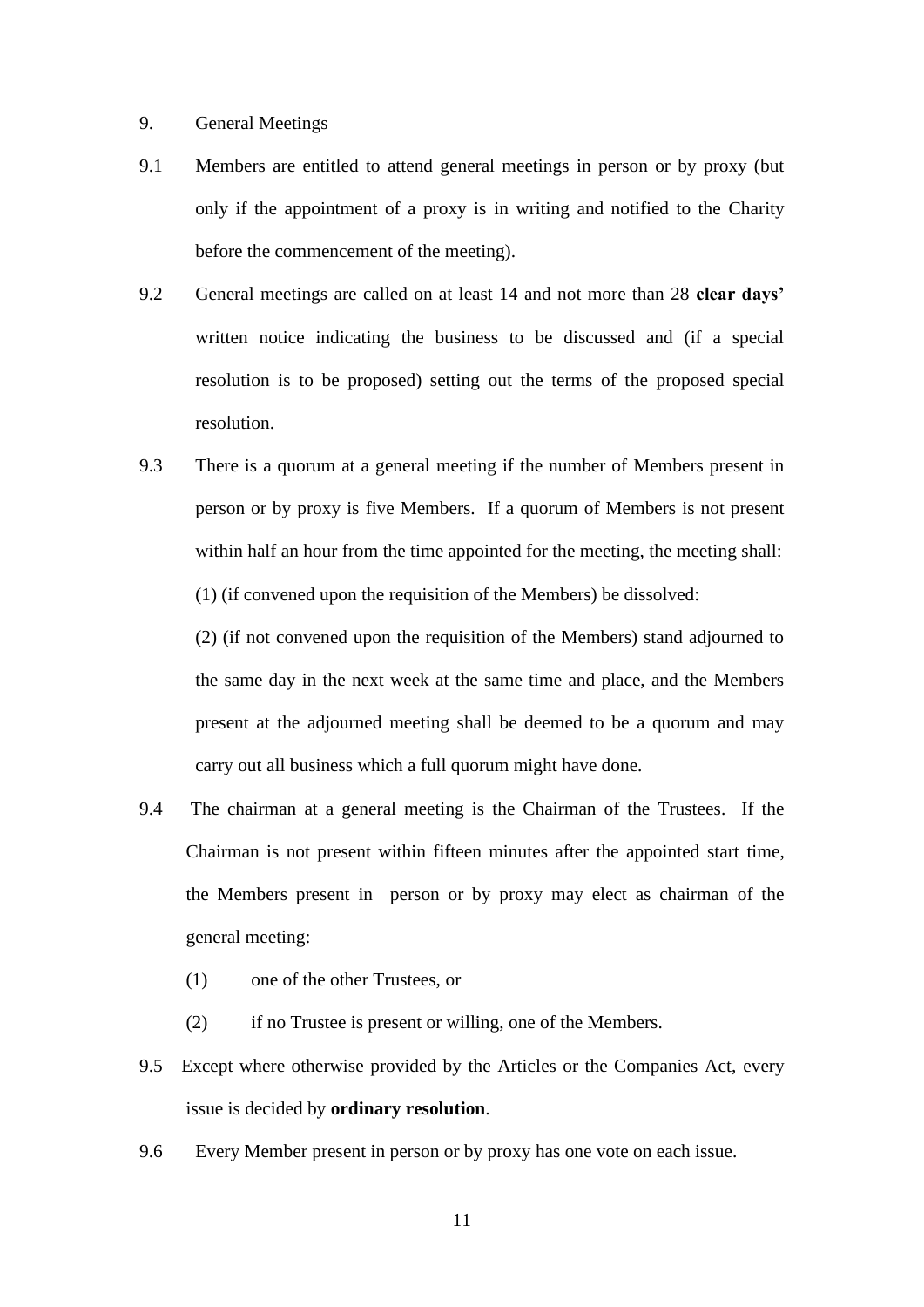- 9.7 Except where otherwise provided by the Articles or the Companies Act, a written resolution (whether an ordinary or a special resolution) is as valid as an equivalent resolution passed at a general meeting. For this purpose the written resolution may be set out in more than one document.
- 9.8 The Charity must hold an **AGM** in every year and not more than fifteen months after the previous AGM.
- 9.9 Members must annually at the AGM:
	- (1) receive the accounts of the Charity for the previous **financial year**;
	- (2)receive a written report on the Charity's activities;
	- (3) be informed of the retirement of those Trustees who wish to retire or who are retiring by rotation;
	- (4) elect Trustees to fill the vacancies arising;
	- (5) appoint reporting accountants or auditors for the Charity;
- 9.10 Members may determine any issues of policy or deal with any other business put before them by the Trustees.
- 9.11 A general meeting may be called by the Trustees at any time and must be called within 21 days of a written request from one or more Trustees, at least 10% of the Membership or (where no general meeting has been held within the last year) at least 5% of the Membership.
- 9.12 A technical defect in the appointment of a Member of which the Members are unaware at the time does not invalidate a decision taken at a general meeting or a Written Resolution.

#### 10. Limited Liability

The liability of Members is limited.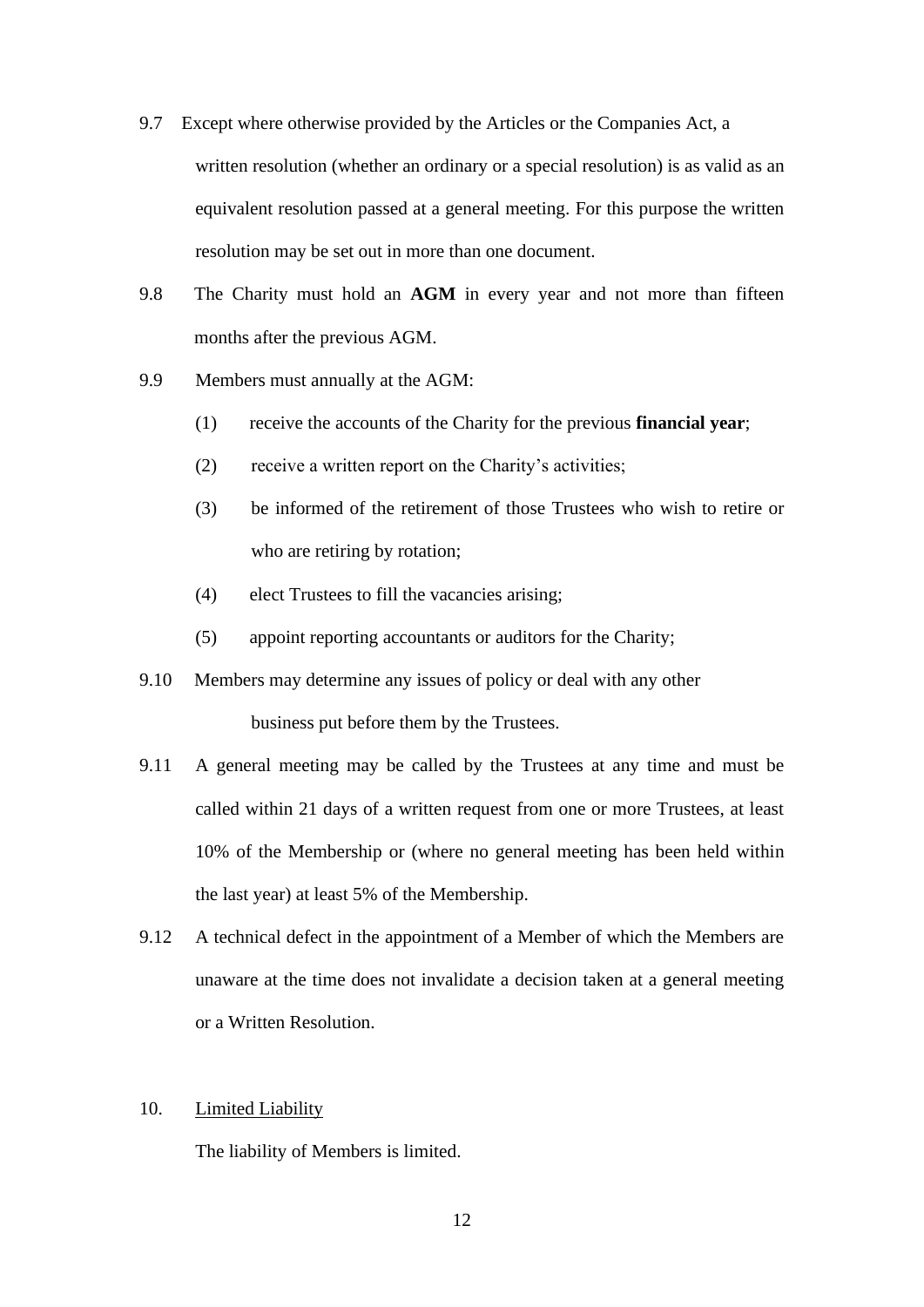### 11. Guarantee

Every Member promises, if the Charity is dissolved while he/she remains a Member or within one year after he/she ceases to be a member, to pay up to £1 towards:

- 11.1 payment of those debts and liabilities of the Charity incurred before he/she ceased to be a Member;
- 11.2 payment of the costs, charges and expenses of winding up; and
- 11.3 the adjustment of rights of contributors among themselves.

### 12. Communications

- 12.1 Notices and other documents to be served on Members or Trustees under the Articles or the Companies Act may be served:
	- (1) by hand;
	- (2) by post;
	- (3) by suitable electronic means; or

through publication in the Charity's newsletter or on the Charity's website.

- 12.2 The only address at which a Member is entitled to receive notices sent by post is an address in the U.K. shown in the register of Members.
- 12.3 Any notice given in accordance with these Articles is to be treated for all purposes as having been received:
	- (1) 24 hours after being sent by electronic means, posted on the Charity's website or delivered by hand to the relevant address;
	- (2) two clear days after being sent by first class post to that address;
	- (3) three clear days after being sent by second class to that address;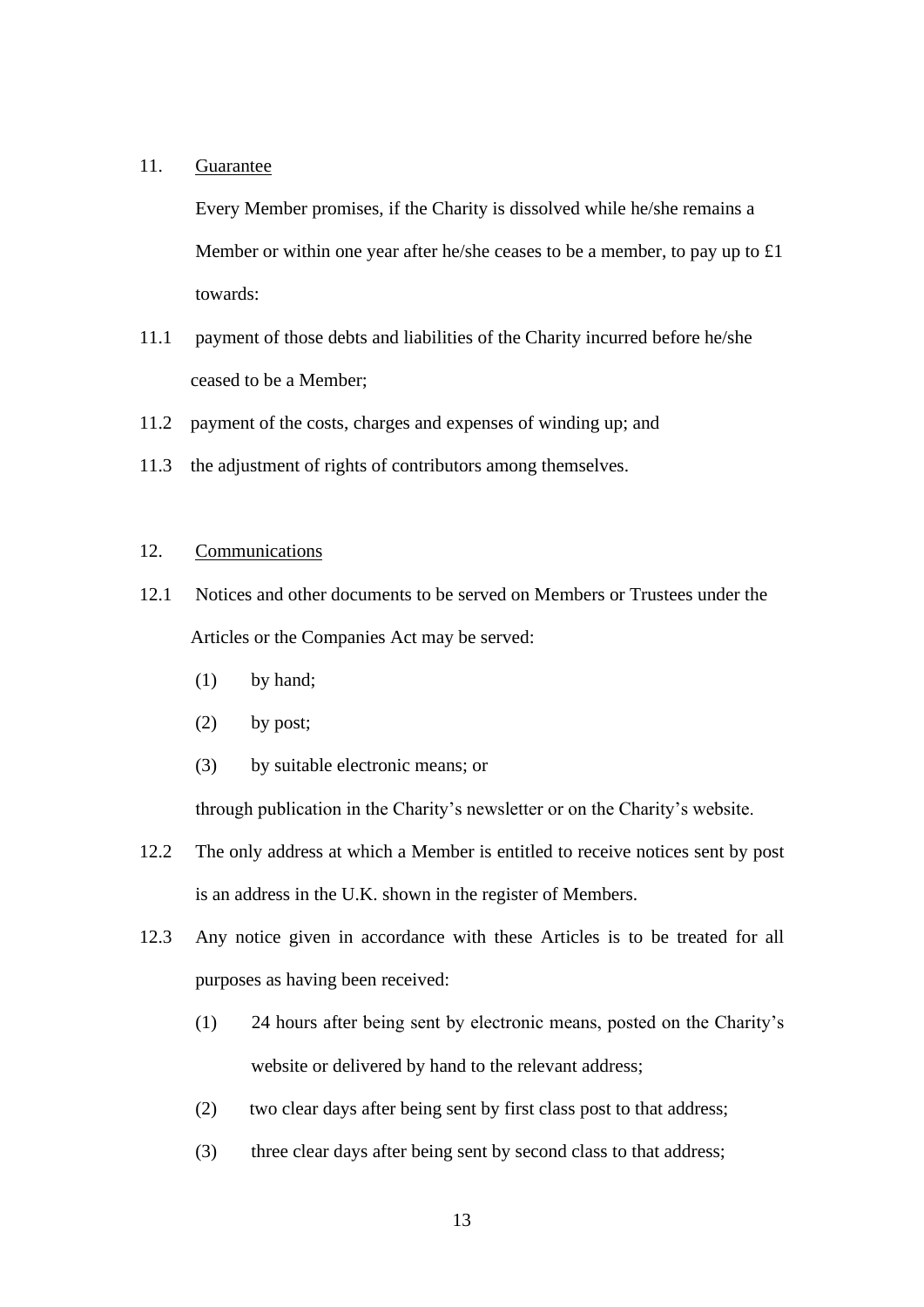- (4) immediately on being handed to the recipient personally; or, if earlier,
- (5) as soon as the recipient acknowledges actual receipt.
- 12.4 A technical defect in service of which the Trustees are unaware at the time does not invalidate decisions taken at a meeting.

#### 13. Dissolution

- 13.1 If the Charity is dissolved, the assets (if any) remaining after providing for all its liabilities must be applied in one or more of the following ways:
	- (1) by transfer to one or more other bodies established for exclusively charitable purposes within, the same as or similar to the Objects;
	- (2) directly for the Objects or for charitable purposes which are within or similar to the Objects;
	- (3) in such other manner consistent with charitable status as the Commission approves in writing in advance.
- 13.2 This provision may be amended by special resolution but only with the prior written consent of the Commission.

### 14. Interpretation

- 14.1 The Articles are to be interpreted without reference to the model articles under the Companies Act, which do not apply to the Charity.
- 14.2 In the Articles, unless the context indicates another meaning:

'AGM' means an annual general meeting of the Charity; 'the Articles' means the Charity's Articles of Association and 'Article' refers to a particular Article;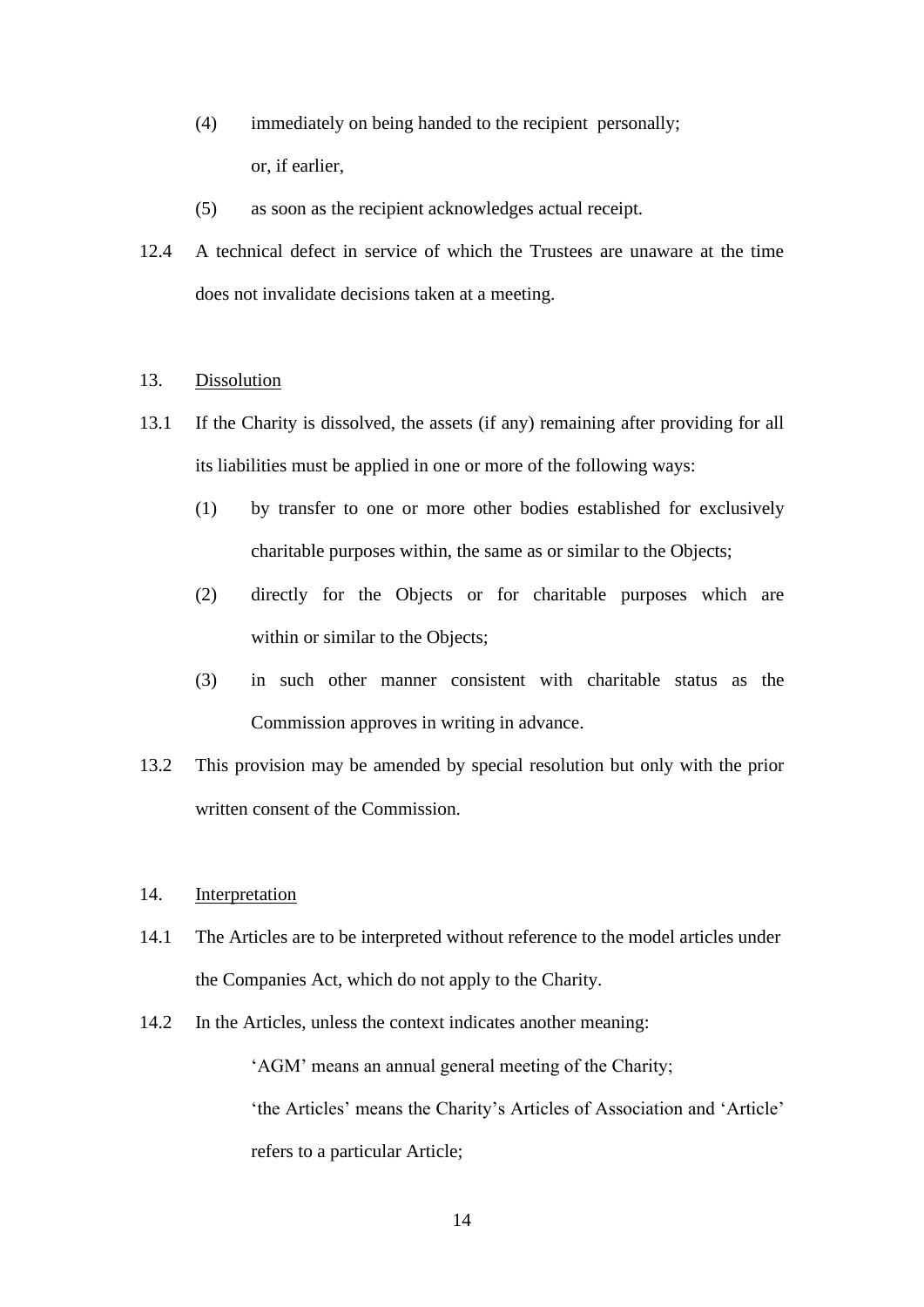'amenity and educational value' in relation to garden land means land which has interest:

- for its aesthetic value or its value as a work of art:
- for its historic interest. Garden land is of historic interest when:
	- o it demonstrates some significant aspect of the history of garden lands.
	- o it has significant historical associations.
	- o it has group value with buildings, monuments or other land and the group is of historic interest.
- for its horticultural, arboricultural, silvicultural qualities or potential.
- for its architecture.
- for its scenic value.
- for its nature conservation quality or potential.
- for its archaeological value.
- •

'Chairman' means the chairman of the Trustees;

'the Charity' means the company governed by the Articles;

'the Charities Act' means the Charities Acts 1992 to 2006**;**

'charity trustee' has the meaning prescribed by the Charities Act**;** 

'clear day' does not include the day on which notice is given or the day

of the meeting or other event;

'the Commission' means the Charity Commission for England and Wales or any body which replaces it;

'the Companies Act' means the Companies Acts 1985 to 2006;

'Conflicted Trustee' means a Trustee in respect of whom a conflict of interest arises or may reasonably arise because the Conflicted Trustee or a Connected Person is receiving or stands to receive a benefit (other than payment of a premium for indemnity insurance) from the Charity, or has some separate interest or duty in a matter to be decided, or in relation to information which is confidential to the Charity;

'Connected Person' means, in relation to a Trustee, a person with whom the Trustee shares a common interest such that he/she may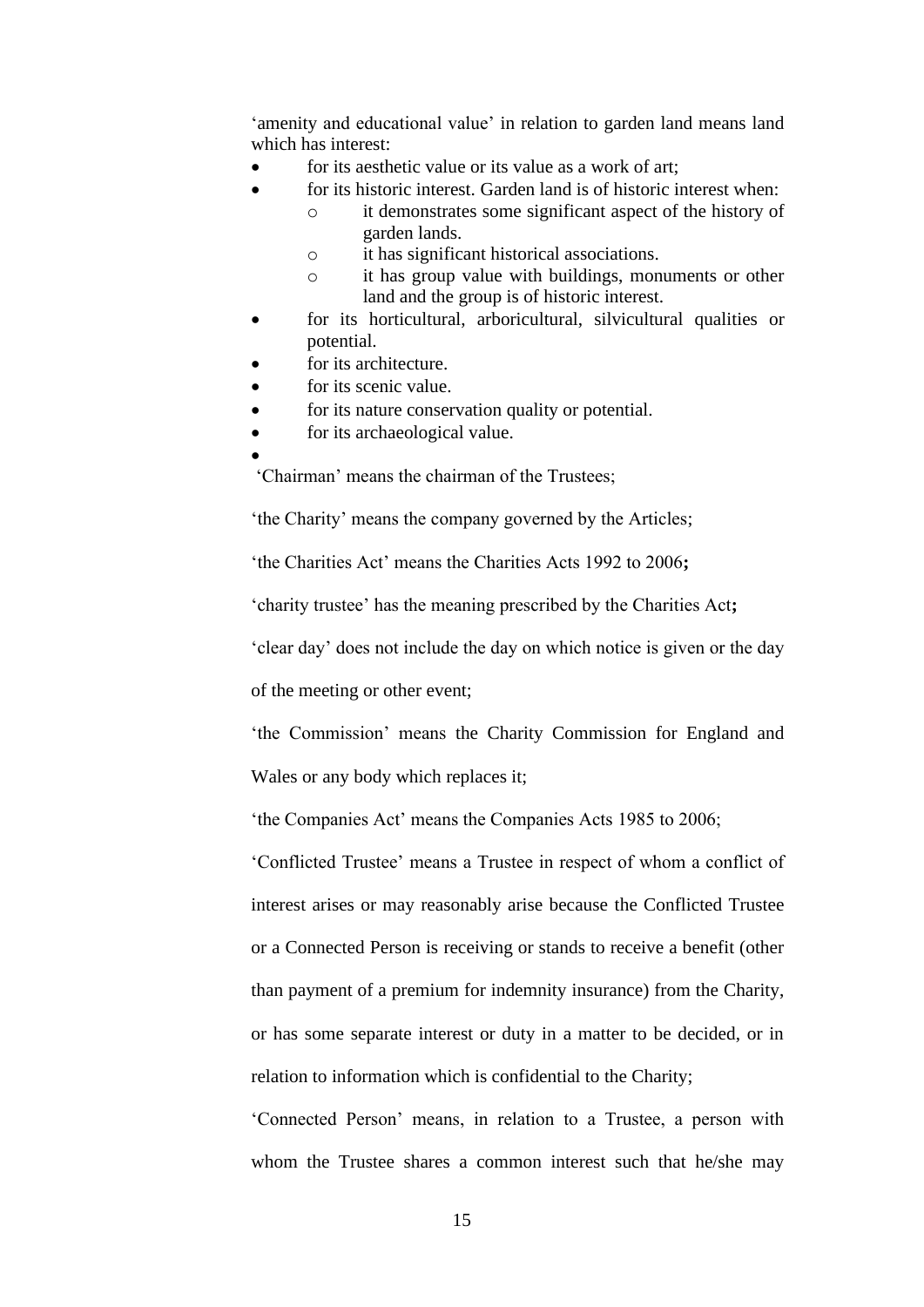reasonably be regarded as benefiting directly or indirectly from any material benefit received by that person, being either a member of the Trustee's family or household or a person or body who is a business associate of the Trustee, and (for the avoidance of doubt) does not include a company with which the Trustee's only connection is an interest consisting of no more than 1% of the voting rights and/or share capital;

'constitution' means the Memorandum and the Articles and any special resolutions relating to them;

'custodian' means a person or body who undertakes safe custody of assets or of documents or records relating to them;

'electronic means' refers to communications addressed to specified individuals by telephone, fax or email or, in relation to meetings, by telephone conference call or video conference;

'financial expert' means an individual, company or **firm** who is authorised to give investment advice under the Financial Services and

Markets Act 2000;

'financial year' means the Charity's financial year;

'firm' includes a limited liability partnership;

'garden land' means garden, park and designed landscape and places used for recreation of high **amenity and educational value** in a national, regional, county or local context. It includes enclosures, boundaries, earthworks, park and garden buildings, other structures and erections and associated plant, machinery and systems, sculpture, garden and park furniture, ornamental woodland, planting, gates, ironwork, drives, paths and roadways, lakes, water courses, meadows, and includes land associated by view, management or otherwise with garden land.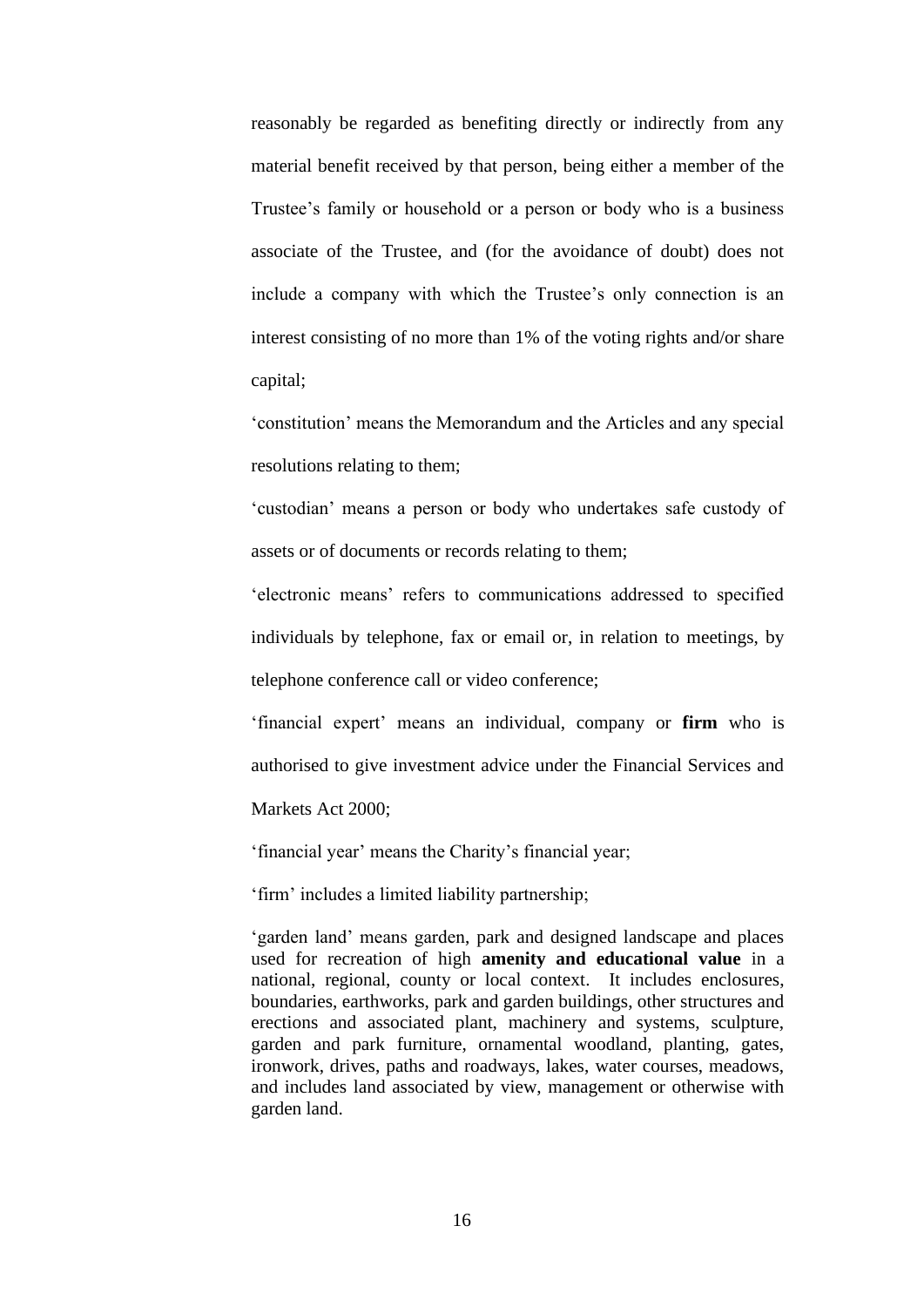'indemnity insurance' means insurance against personal liability incurred by any Trustee for an act or omission which is or is alleged to be a breach of trust or breach of duty, unless the act or omission amounts to a criminal offence or the Trustee concerned knew that, or was reckless whether, the act or omission was a breach of trust or breach of duty;

'material benefit' means a benefit, direct or indirect, which may not be financial but has a monetary value;

'Member' and 'Membership' refer to company Membership of the Charity;

'Memorandum' means the Charity's Memorandum of Association; 'month' means calendar month;

'nominee company' means a corporate body registered or having an established place of business in England and Wales which holds title to property for another;

'ordinary resolution' means a resolution agreed by a simple majority of the Members present and voting at a general meeting or in the case of a written resolution by Members who together hold a simple majority of the voting power. Where applicable, 'Members' in this definition means a class of Members;

'the Objects' means the Objects of the Charity as defined in Article 1; 'Resolution in writing' means a written resolution of the Trustees; 'Secretary' means a company secretary;

'**special resolution**' means a resolution of which at least 14 days' notice has been given agreed by a 75% majority of the Members